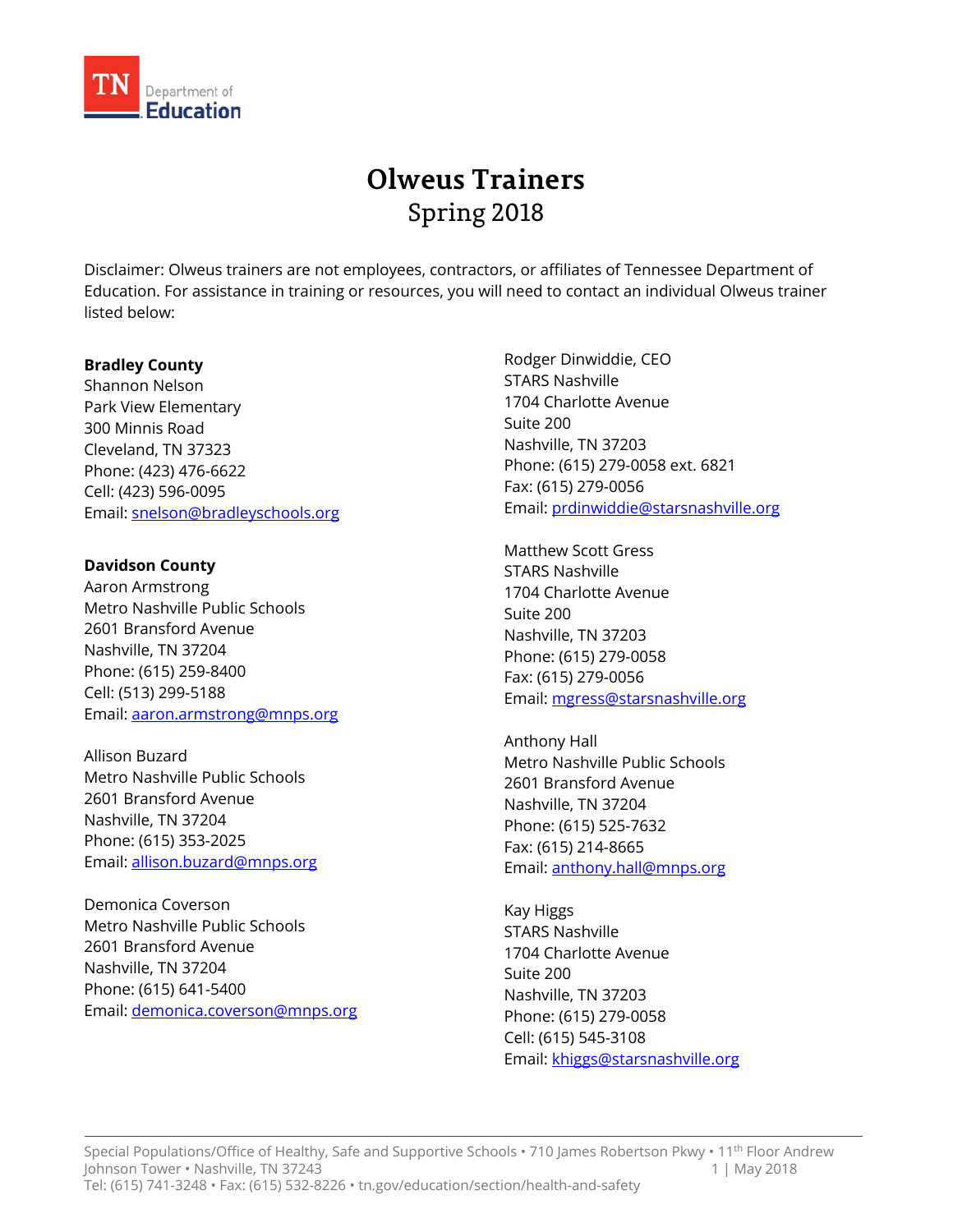

Eric Johnson STARS Nashville 1704 Charlotte Avenue Suite 200 Nashville, TN 37203 Phone: (615) 279-0058 Fax: (615) 279-0056 Email[: ejohnson@starsnashville.org](mailto:ejohnson@starsnashville.org)

Linda Johnson Metro Nashville Public Schools 3601 Bransford Avenue Nashville, TN 37204 Phone: (615) 262-6770 ext 3048 Fax: (615) 262-6774 Email[: linda.johnson@mnps.org](mailto:linda.johnson@mnps.org)

Kyla Krengel Metro Nashville Public Schools 3601 Bransford Avenue Nashville, TN 37204 Phone: (615)259-8717 Email[: kyla.krengel@mnps.org](mailto:kyla.krengel@mnps.org)

Cindy Minnis Metro Nashville Public Schools 3601 Bransford Avenue Nashville, TN 37204 Phone: (615) 353-2025 ext. 807228 Fax: (615) 353-2037 Email[: cynthia.minnis@mnps.org](mailto:cynthia.minnis@mnps.org)

Lori Paisley Tennessee Department of Education 710 James Robertson Pkwy. Nashville, TN 37243 Phone: (615) 253-0065 Fax: (615) 253-5705 Email[: Lori.Paisley@tn.gov](mailto:Lori.Paisley@tn.gov)

Derrick Williams Metro Nashville Public Schools 3601 Bransford Avenue Nashville, TN 37204 Phone: (615) 800-9556 Email[: derrick.m.williams@mnps.org](mailto:derrick.m.williams@mnps.org)

# **Dickson County**

Allison Cabell Dickson County Schools William James Middle School 3030 Trace Creek Road White Bluff, TN 37187 Phone: (615) 740-5770 Fax: (615) 797-6401 Email[: acabell@dcbe.org](mailto:acabell@dcbe.org)

#### **Gibson County**

Lisa Brewer Gibson County Special School District 108 Knox Street Rutherford, TN 38369 Phone: (731) 692-3616 Fax: (731) 665-6638 Email[: brewerl2@k12tn.net](mailto:brewerl2@k12tn.net)

Kelly Akin Knott 80 Erby Knott Road Bradford, TN 37316 Phone: (731) 742-3152 Fax: (731) 742-3088 Email[: knottk1@k12tn.net](mailto:knottk1@k12tn.net)

Brenda Siddell Bradford Special School District Bradford Elementary School 112 West College Street Bradford, TN 38316 Phone: (731) 742-2118 Fax: (731) 742-3062 Email[: bsiddell@bradfordspecial.com](mailto:bsiddell@bradfordspecial.com)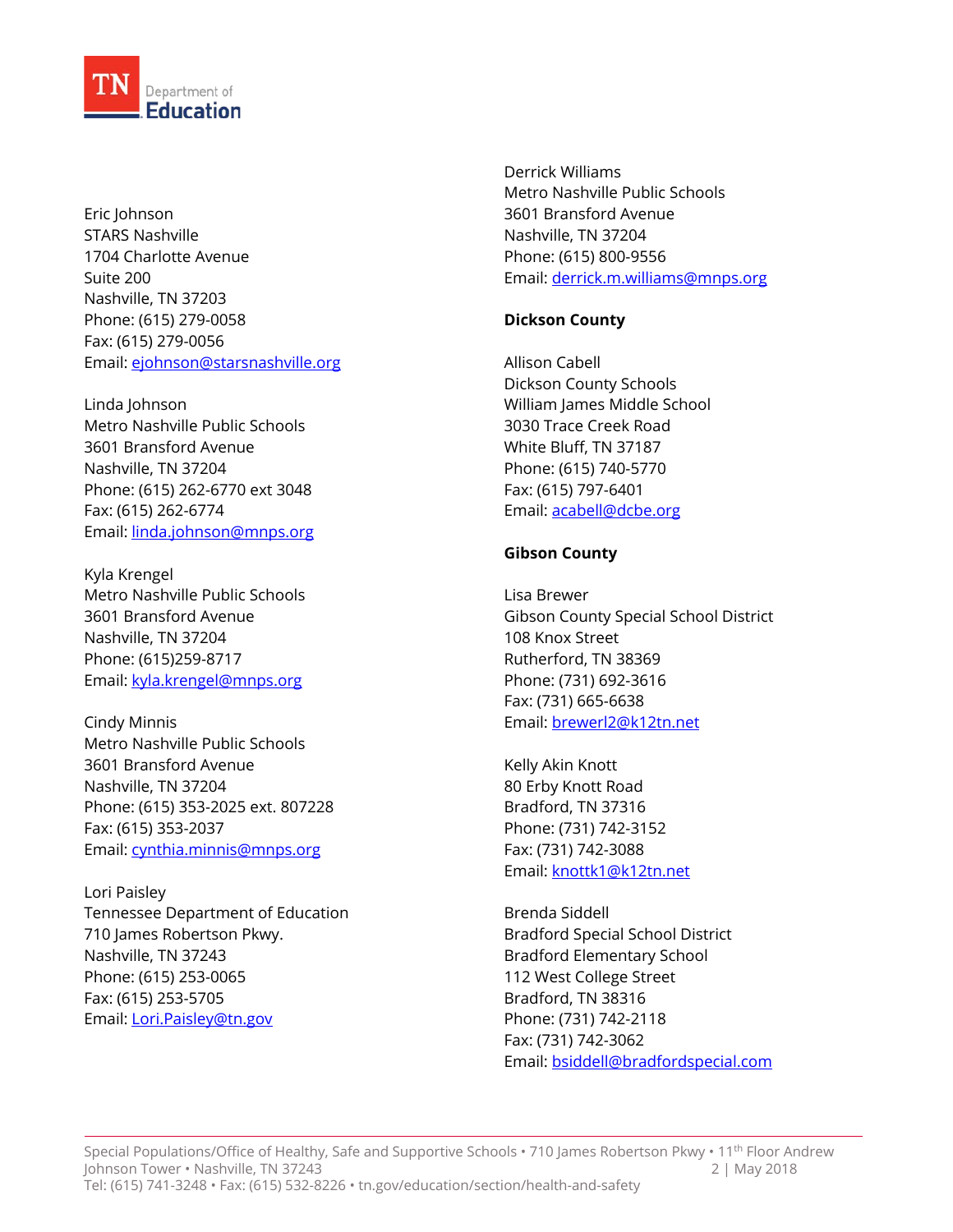

# **Grundy County**

Jessie Kinsey Grundy County Schools 1367 Main Street Altamont, TN 37301 Phone: (931) 692-3467 Fax: (931) 692-2188 Email[: jkinsey@grundyk12.com](mailto:jkinsey@grundyk12.com)

# **Hamblen County**

Chuck Carter Hamblen County Schools Union Heights Elementary School 3366 Tornado Trail Morristown, TN 37813 Phone: (423) 586-1502 Fax: (423) 585-3822 Email[: carterc@hcboe.net](mailto:carterc@hcboe.net)

Brianna Costner Hamblen County Schools 210 East Morris Blvd Morristown, TN 37813 Phone: (423) 586-7700 Email[: costnerb@hcboe.net](mailto:costnerb@hcboe.net)

# **Hamilton County**

William Cardell 1161 West 40<sup>th</sup> Street, Room 310 Chattanooga, TN 37409 Phone: (423) 209-5535 Fax: (423) 209-5536 Email: cardell w@hcde.org

Karen Glenn Hamilton County DOE 1161 West 40<sup>th</sup> Street, Chattanooga, TN 37409 Phone: (423) 209-5535 Fax: (423) 209-5536 Email[: glenn\\_k@hcde.org](mailto:glenn_k@hcde.org) Melissa Weddle Georgia Cumberland Conference A.W.Spalding Elementary School P.O. Box 568 Collegedale, TN 37315 Phone: (423) 396-2122 Fax: (423) 396-2218 Email[: mweddle@gccsda.com](mailto:mweddle@gccsda.com)

# **Hamblen County**

Morgane Watkins Hamblen County Schools Morristown-Hamblen High School East 1 Hurricane Lane Morristown, TN 37813 Phone: (423) 586-2543 ext 1212 Fax: 423-585-3780 Email[: watkinsm@hcboe.net](mailto:watkinsm@hcboe.net)

# **Henry County**

Buford Taylor Henry County Schools 315 S. Wilson Street Paris, TN 38242 Phone: (731) 642-5232 Fax: (731) 642-5240 Email[: sro579@gmail.com](mailto:sro579@gmail.com)

# **Lincoln County**

Erin Marks Blanche School 1649 Ardmore Highway Taft, TN Phone: 931-425-6141 Email[: emarks9409@gmail.com](mailto:emarks9409@gmail.com)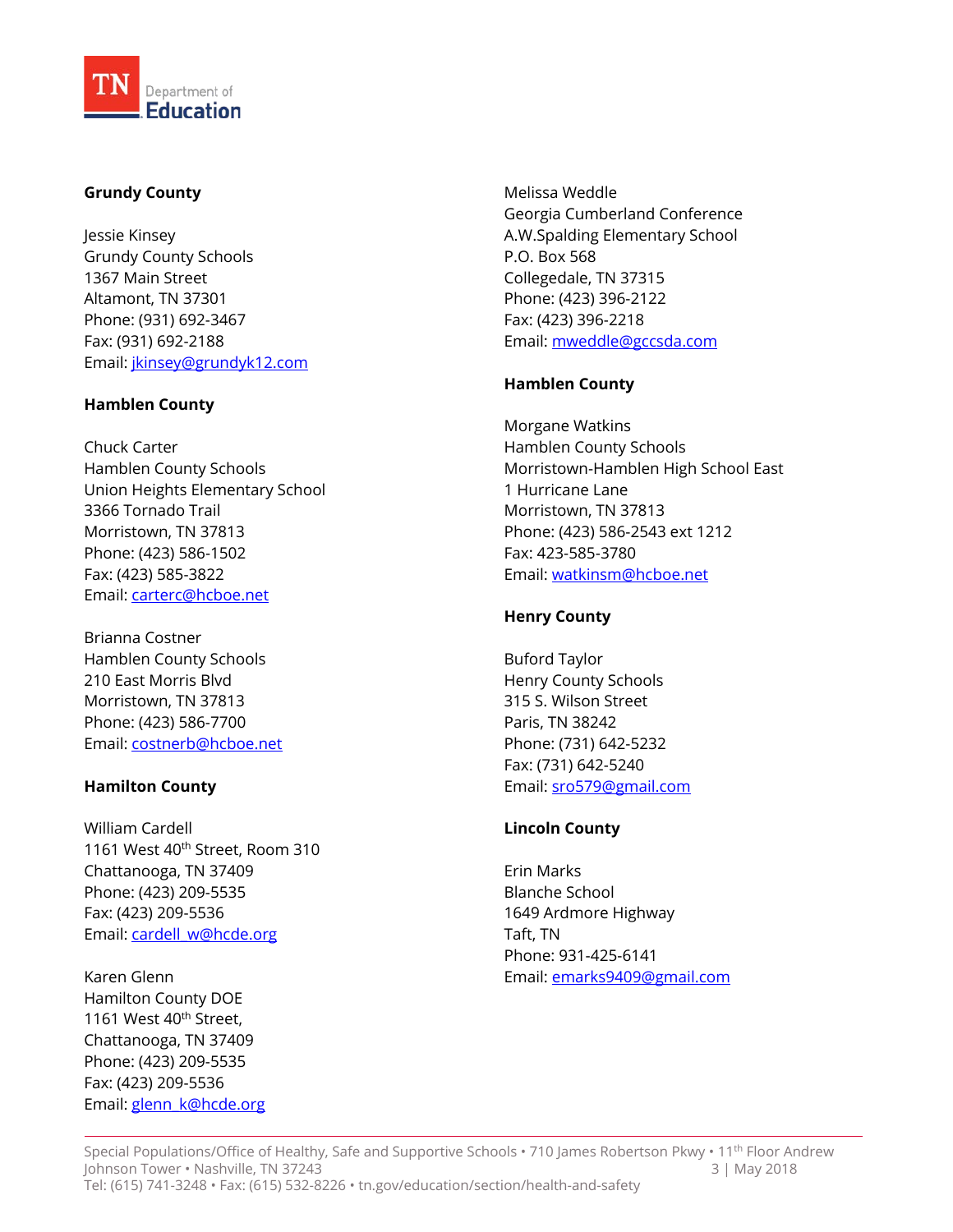

# **Rhea County Schools**

Whit Matthews Rhea County Schools Frazier Elementary School 3900 Double S Road Dayton, TN 37321 Phone: (423) 775-7854 Fax: (423) 775-6754 Email[: matthewsw@rheacounty.org](mailto:matthewsw@rheacounty.org)

# **Roane County**

Lori Heidle Roane County Schools 3096 Roane State Highway Harriman, TN 37748 Phone: (865) 882-3700 ext. 1920 Work Cell: (865) 466-2788 Fax: (865) 882-7734 Email[: lheidle@roaneschools.com](mailto:lheidle@roaneschools.com)

Tammy Newell Roane County Schools 3096 Roane State Highway Harriman, TN 37748 Phone: (865) 882-3700 ext. 1911 Fax: (865) 882-7734 Email[: tinewell@roaneschools.com](mailto:tinewell@roaneschools.com)

# **Rutherford County**

Kim Frank Murfreesboro City Schools 2552 South Church Street Murfreesboro, TN 37127 Phone: (615) 893-2313 Fax: (615) 893-2352 Email[: kim.frank@cityschools.net](mailto:kim.frank@cityschools.net)

Ingrid Smith-Rowland Overall Creek Elementary 429 Otter Trail Murfreesboro, TN 37128 Phone: (615) 624-5500 ext 10204 Fax: (615) 624-5501 Email[: Ingrid.rowland@cityschools.net](mailto:Ingrid.rowland@cityschools.net)

Alison Payne 2213 Camp Site Court Murfreesboro, TN 37127 Phone: (615) 944-5723 Email[: alisonpayne@comcast.net](mailto:alisonpayne@comcast.net)

Alicia Beth Swain Murfreesboro City Schools 2447 Cason Lane Murfreesboro, TN 37128 Phone: (615) 310-7097 Email[: beth.swain@cityschools.net](mailto:beth.swain@cityschools.net)

# **Scott County**

Denise May 3411 Kingtown Road Winfield, TN 37892 Phone: (423) 569-2468 Email[: dmay@oneidaschools.org](mailto:dmay@oneidaschools.org)

# **Shelby County**

Shaneika Loving Gestalt Community Schools 2650 Thousand Oaks Blvd. Suite 2370 Memphis, TN 38118 Phone: (901) 305-9024 Fax: (901) 310-1332 Email[: sloving@gestaltcs.org](mailto:sloving@gestaltcs.org)

# **Smith County**

Kimberly Maynard Smith County Schools 207 B North Main Street Carthage, TN 37030 Phone: (615) 735-2083 Fax: (615)735-9849 Email[: kmaynard@smithcoedu.net](mailto:kmaynard@smithcoedu.net)